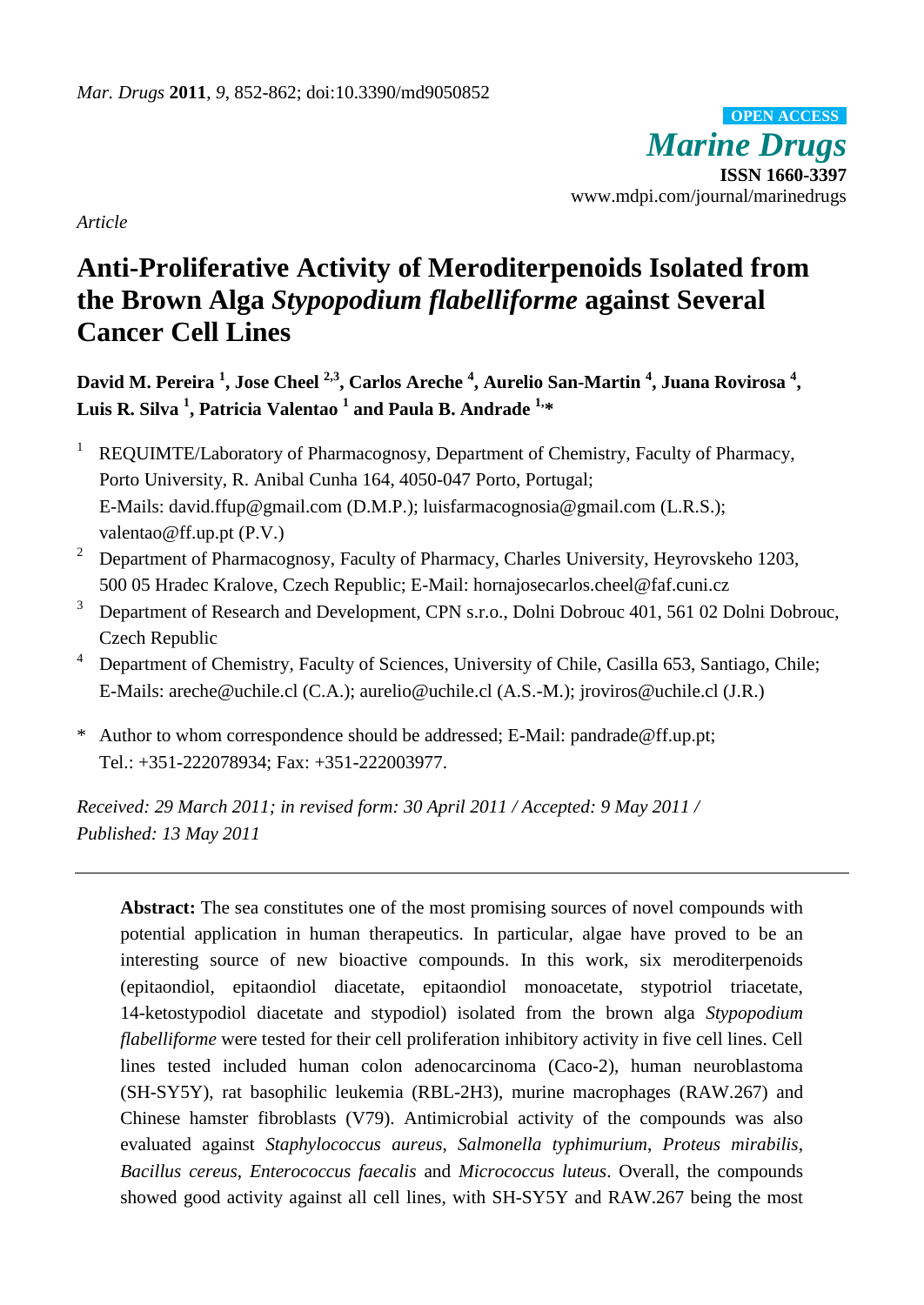susceptible. Antimicrobial capacity was observed for epitaondiol monoacetate, stypotriol triacetate and stypodiol, with the first being the most active. The results suggest that these molecules deserve further studies in order to evaluate their potential as therapeutic agents.

**Keywords:** *Stypopodium flabelliforme*; meroditerpenoids; anti-proliferative; antimicrobial

## **1. Introduction**

Nature is an amazing source of chemical diversity and, as a consequence, naturally-derived compounds have unique pharmacological properties. This is easily observed if we consider that nearly 60% of all drugs introduced in therapy between 1981 and 2006 were first identified as natural products. This number rises to 75% if we only consider cancer drugs [1]. When compared with synthetic compounds, natural molecules usually have well-defined three-dimensional structures and fit biological targets that are conserved across species.

Products from marine origin have been increasingly used in human health, a trend that is likely to grow in the future [2]. Due to the harsh conditions that challenge marine organisms, such as low temperatures and light availability and high pressure, among others, marine organisms respond by synthesizing a number of secondary metabolites, some of them with potent pharmacological properties. In particular, algae have been referenced for producing molecules with amazing chemical diversity and, consequently, have interesting effects in humans. Molecules synthesized by algae show a number of different bioactivities, including anticancer [2–4], antibacterial [5] and immunomodulation [6], and are well documented for their use in an ethnopharmacological context.

Meroditerpenoids are a class of natural products consisting on a polyprenyl chain attached to a hydroquinone ring moiety and include plastoquinones, chromanols and chromenes. This class of compounds is common in brown algae and sometimes is used for taxonomic classification [7]. Brown algae (Phaeophyceae) produce a great variety of secondary metabolites, possessing many different skeletal types and biological activities.

Due to the increasing prevalence and incidence of cancer in both developing and developed countries, new molecules to be used in cancer chemotherapy are needed. In this work, six meroditerpenoids (epitaondiol, epitaondiol diacetate, epitaondiol monoacetate, stypotriol triacetate, 14-ketostypodiol diacetate and stypodiol) (Figure 1) isolated from the brown alga *Stypopodium flabelliforme* were tested for their anti-proliferative properties against the cancer cell lines SH-SY5Y (human neuroblastoma), Caco-2 (human colorectal adenocarcinoma), RBL-2H3 (rat basophilic leukemia) and RAW.267 (mouse macrophages) and towards V79 non-cancer cell line (Chinese hamster fibroblasts). Few studies have addressed the potential biological activities of the meroditerpenoids studied herein. Soares *et al.* described the activity of epitaondiol against herpes simplex virus [8]. Epitaondiol diacetate was studied for its pharmacological effects in rat cardiovascular system and a negative inotropic effect of 35% was observed. A negative chronotropic effect was also noticed [9]. Epitaondiol and stypotriol triacetate revealed marked anti-inflammatory activities via decreased secretion of eicosanoids and modulation of the cyclooxigenase pathway through inhibition of some key enzymes, such as phospholipase  $A_2$ , as assayed using [ <sup>3</sup>H]oleate-labeled membranes of *Escherichia coli* [10].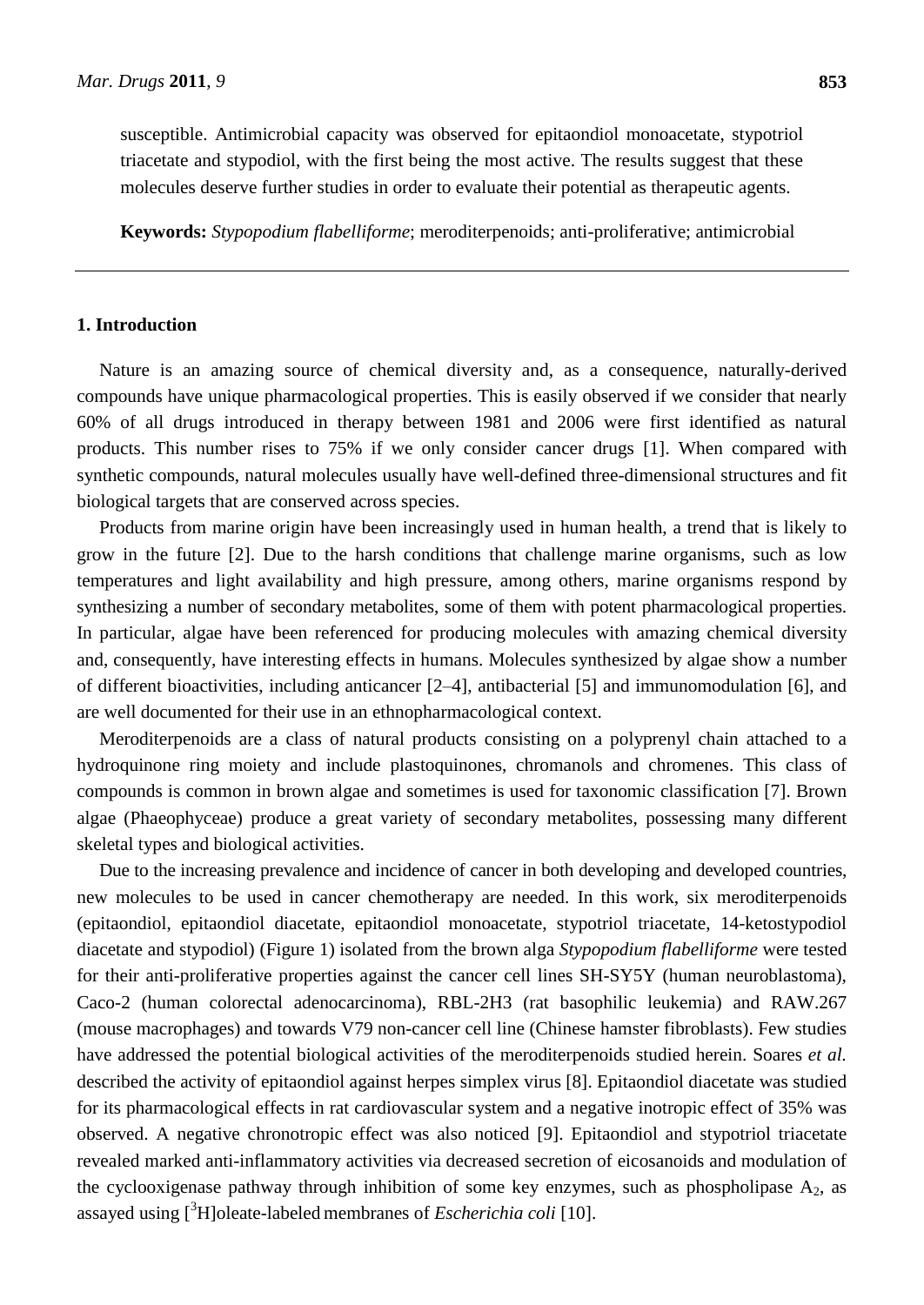

**Figure 1.** Structures of the meroditerpenoids evaluated in this study.

The antimicrobial activity of these compounds has already been verified against several bacteria, namely *Bordetella bronchiseptica*, *Pseudomonas aeroginosa*, *Escherichia coli*, *Bacillus subtilis*, *Bacillus pumilus*, *Bacillus anthracis* and *Staphylococcus epidermidis*, and the results obtained showed moderate antimicrobial capacity [11]. Nevertheless, the study of their antimicrobial capacity was herein extended to other microorganisms.

# **2. Results and Discussion**

# *2.1. Cell Proliferation Inhibition*

Sulforhodamine B (SRB) is an aminoxanthene dye bearing two sulfonic groups, with a strong pink color. The SRB assay for cell proliferation inhibition testing relies on the ability of this molecule to bind to basic amino acids residues in acidic conditions and dissociate at basic pH. This binding is stoichiometric and thus, the amount of dye extracted from stained cells is directly proportional to the cell mass. For this reason, this test has been widely used for the evaluation of inhibition of cell proliferation [12].

In the work herein, meroditerpenoids from *S. flabelliforme* were tested for their ability to inhibit cell proliferation using a panel of human (Caco-2 and SH-SY5Y) and non-human (RBL-2H3 and RAW.267) cancer cell lines, as well as V79 non-cancer cells.

All cancer cells were affected by exposure to the compounds, although the several cell lines exhibited different sensitivities (Figures 2–6). Among the cell lines assayed, RAW.267 was one of the most affected and showed a significant inhibition of cell proliferation (Figure 2), with epitaondiol, epitaondiol monoacetate and stypotriol triacetate displaying nearly 100% inhibition at all tested concentrations. Epitaondiol diacetate, 14-ketostypodiol diacetate and stypodiol also displayed a concentration-dependant activity, although to a lesser extent (Figure 2). In fact, in general, epitaondiol, epitaondiol monoacetate and stypotriol triacetate were the most toxic compounds to all cell lines (Figures 2–6).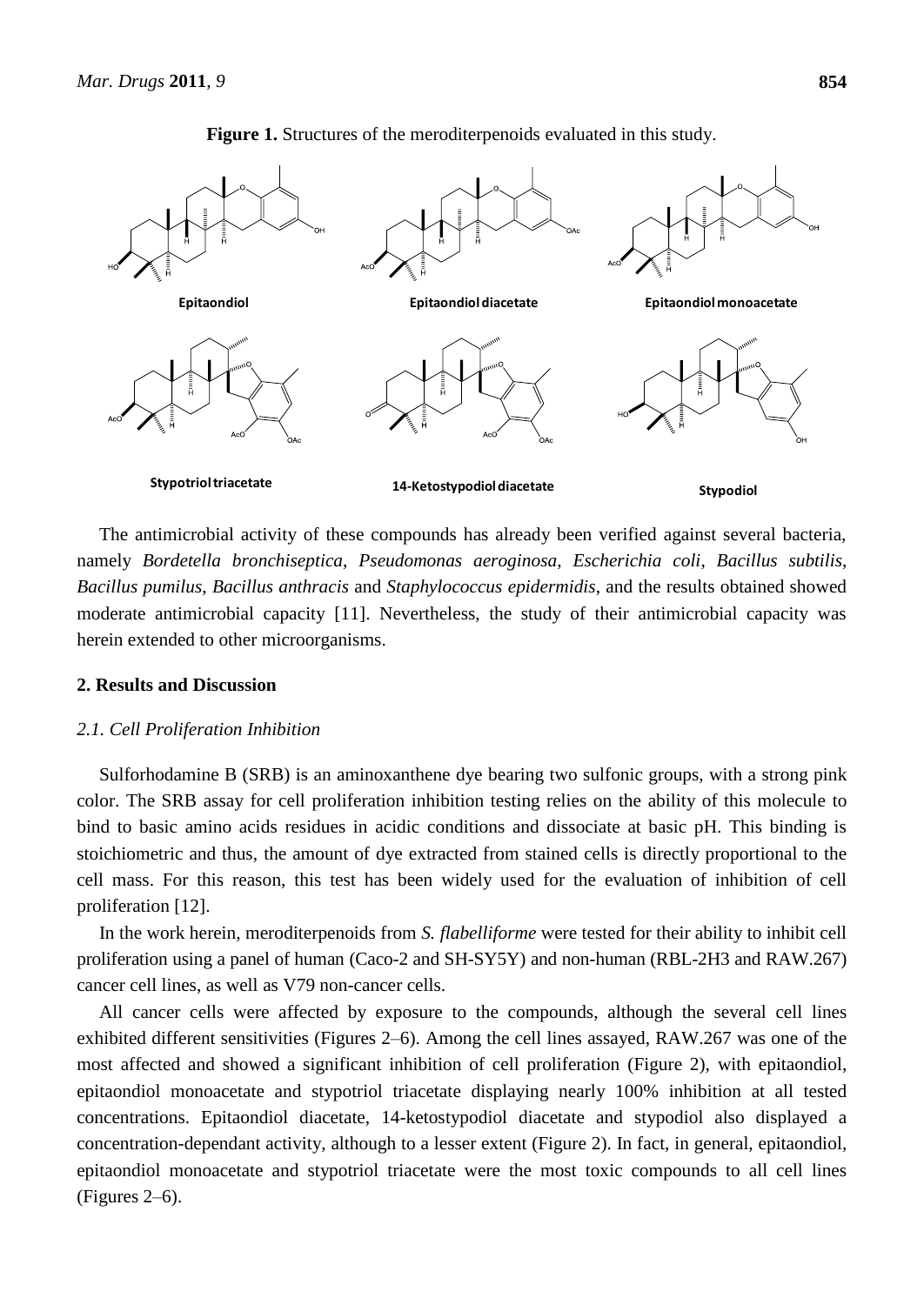**Figure 2.** Effects of meroditerpenoids on the inhibition of cell proliferation in RAW.267 cells using the SRB assay. Values show mean + SE inhibition, as compared to negative control (0.1% DMSO), from three experiments performed in triplicate. \*\*  $p < 0.005$ ; \*\*\*  $p < 0.0005$ .



SH-SY5Y, a thrice-cloned neuroblastoma, originally from SK-N-SH, was the cell line displaying the highest susceptibility to the meroditerpenoids (Figure 3), on a par with RAW.267. Overall, with the exception of epitaondiol diacetate, all compounds exhibited nearly 100% inhibition of cell proliferation at the highest tested dose. IC<sub>50</sub> of 12.2  $\mu$ M and 14  $\mu$ M were found for epitaondiol and stypotriol triacetate, respectively, which were the most active compounds (Figure 3a). The positive control used in this study, vincristine, yielded an  $IC_{50}$  of 0.03  $µM$ . The neurotoxicity of meroditerpenoids has been observed before, but only 2β,3α-epitaondiol, an isomer of epitaondiol, was studied using a mouse cell line, neuro2a. With this mouse cell line, Sabry and colleagues [13] observed the effect of 2β,3α-epitaondiol and other meroditerpenoids and a LD<sub>50</sub> between 2 and 11 μM was found [13]. To the best of our knowledge, this is the first time that the human neurotoxicity of these compounds is addressed. This cell line is particularly prone to damage caused by oxidative stress [14,15].

For Caco-2 cell line all compounds showed a concentration-dependent inhibitory effect, with stypotriol triacetate being the most active, followed by epitaondiol monoacetate and epitaondiol (Figure 4). A similar trend was found regarding RBL-2H3 cell line (Figure 5).

Regardless of the effect against cancer cells, cytotoxic compounds are interesting for human chemotherapy only when their toxicity is higher for cancer cells than for non-cancer ones. For this reason we tested the ability of the meroditerpenoids to inhibit cell proliferation of the non-cancer cell line V79 (Figure 6). Epitaondiol diacetate, 14-ketostypodiol diacetate and stypodiol revealed to have little or no effect on non-cancer V79 cell line, while against the cancer cell lines these same compounds displayed a selective activity (Figures 2–5). This selectivity against specific cancer cell lines is one of the requirements for the development of new drugs in order to lower the extent of side-effects. 14-Ketostypodiol diacetate has already proved to inhibit microtubules assembly and cell proliferation in DU-145 human prostatic cancer cells [16].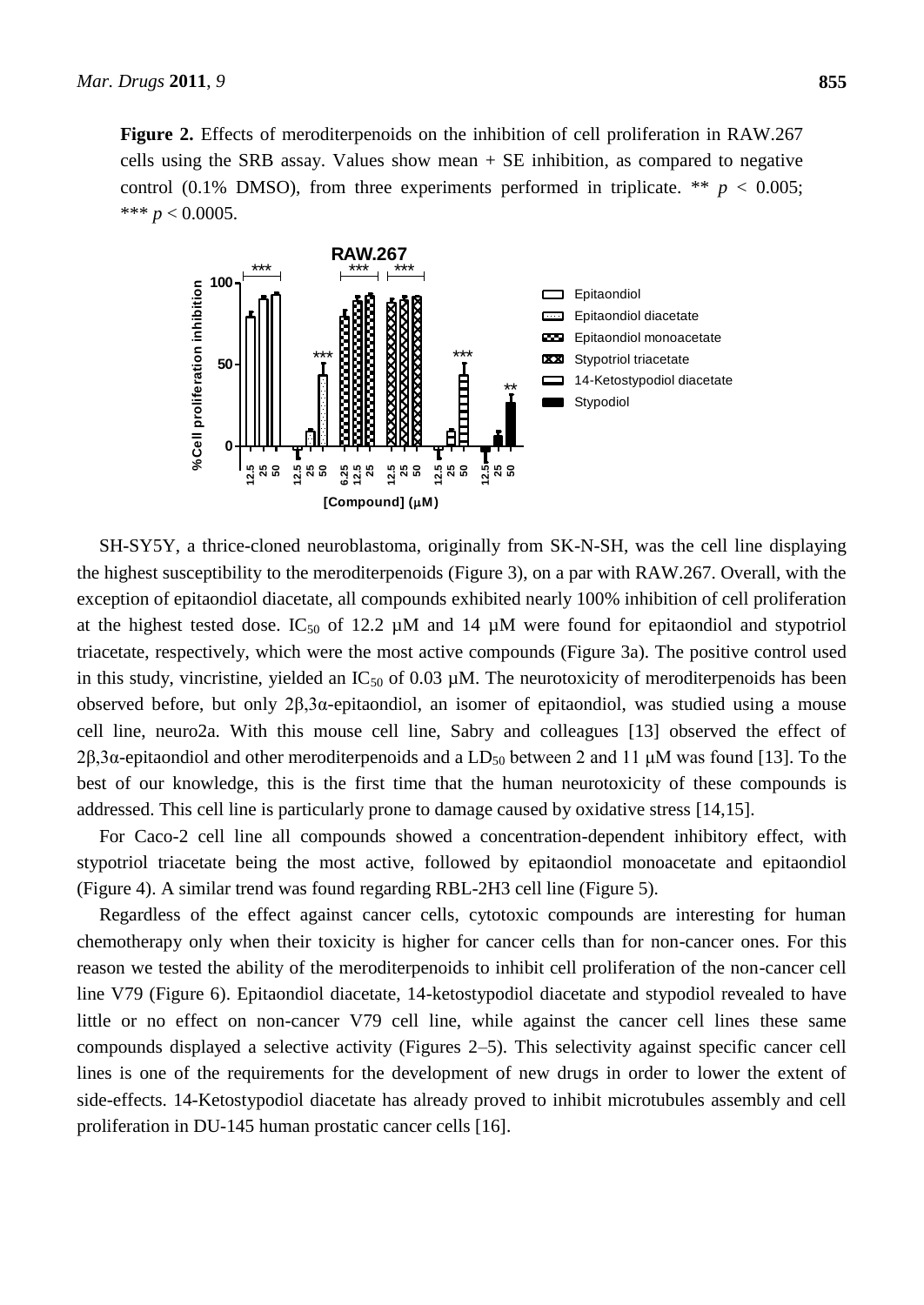**Figure 3.** Effects of meroditerpenoids on the inhibition of cell proliferation in SH-SY5Y cells using the SRB assay. (**a**) Most and (**b**) less active compounds. For the most active (**a**), it was possible to test five different concentrations. Values show mean + SE inhibition, as compared to negative control (0.1% DMSO), from three experiments performed in triplicate. \* *p* < 0.05; \*\*\* *p* < 0.0005.



**Figure 4.** Effects of meroditerpenoids on the inhibition of cell proliferation in Caco-2 cells using the SRB assay. Values show mean + SE inhibition, as compared to negative control (0.1% DMSO), from three experiments performed in triplicate. \*  $p < 0.05$ ; \*\*  $p < 0.005$ ; \*\*\* *p* < 0.0005.

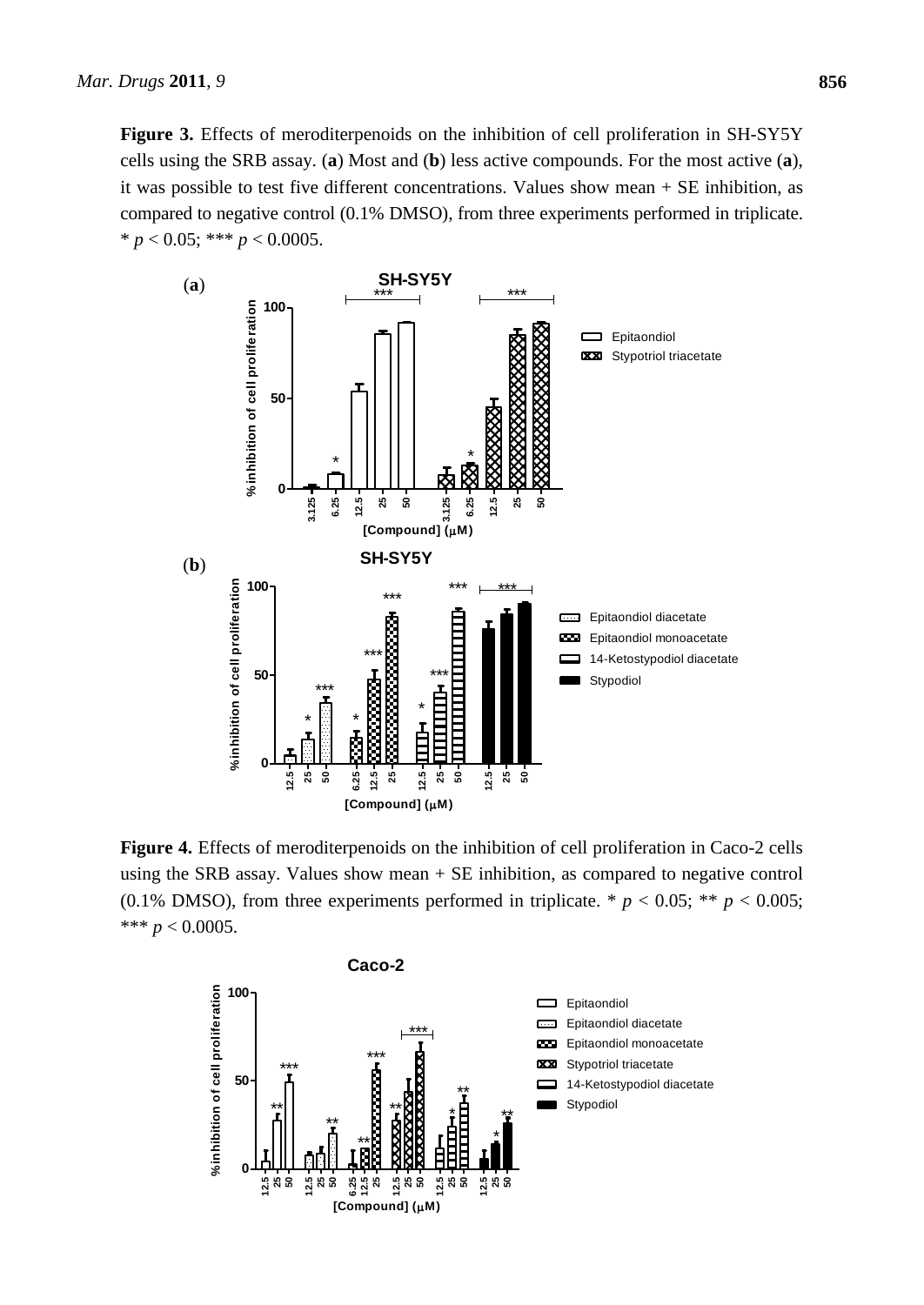**Figure 5.** Effects of meroditerpenoids on the inhibition of cell proliferation in RBL-2H3 cells using the SRB assay. Values show mean + SE inhibition, as compared to negative control (0.1% DMSO), from three experiments performed in triplicate.  $*$   $p < 0.05$ ; \*\*  $p < 0.005$ ; \*\*\*  $p < 0.0005$ .



**Figure 6.** Effects of meroditerpenoids on the inhibition of cell proliferation in V79 cells using the SRB assay. Values show mean + SE inhibition, as compared to negative control (0.1% DMSO), from three experiments performed in triplicate. \*\*  $p < 0.005$ ; \*\*\*  $p < 0.0005$ .



The results obtained in the present work point to the possible use of this class of compounds in a context of human chemotherapy against cancer. Nevertheless, further studies are required in order to understand the mechanism of action of these compounds.

#### *2.2. Antimicrobial Activity*

Compounds exhibiting antimicrobial properties for concentrations lower than 64 µg/mL are accepted as having notable antimicrobial activity [17], while those showing activity at concentrations below 10 µg/mL are considered as "clinically significant" [17,18].

Epitaondiol monoacetate, stypotriol triacetate and stypodiol showed some antimicrobial capacity, with the first displaying the major effect against gram-positive and gram-negative bacteria (MIC  $\geq$  114 µg/mL) (Table 1). *E. faecalis* appeared to be the most sensitive species. As for the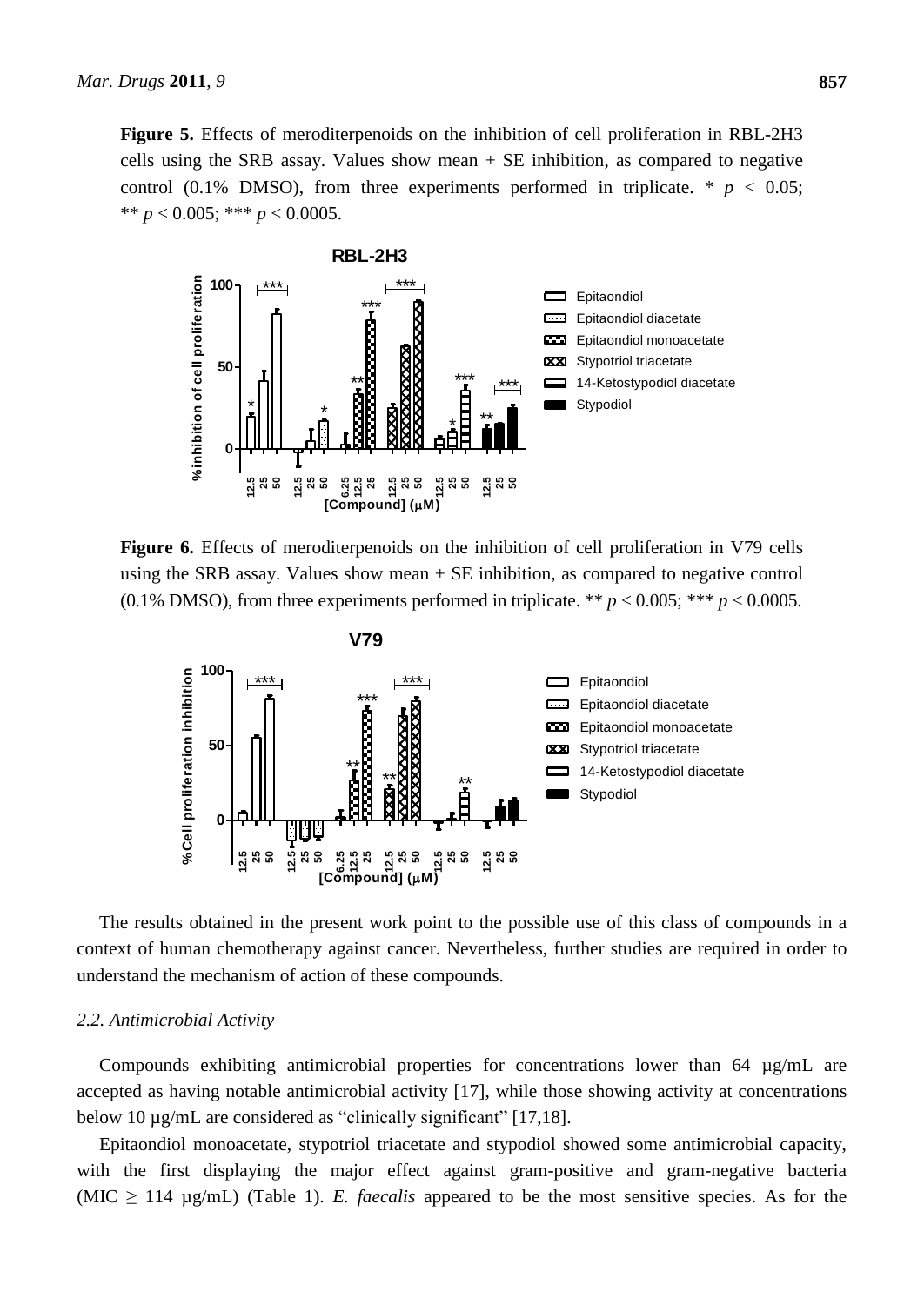remaining compounds, all bacteria were found to be resistant under the tested concentrations (Table 1). Thus, the compounds studied can hardly be considered good antimicrobial candidates.

|                      | Alga compounds $(\mu g/mL)$ |                    |                    |            |                             |                  |
|----------------------|-----------------------------|--------------------|--------------------|------------|-----------------------------|------------------|
| <b>Bacteria</b>      | <b>Epitaondiol</b>          | <b>Epitaondiol</b> | <b>Epitaondiol</b> |            | Stypotriol 14-Ketostypodiol | <b>Stypodiol</b> |
|                      |                             | diacetate          | monoacetate        | triacetate | diacetate                   |                  |
| <b>Gram-positive</b> |                             |                    |                    |            |                             |                  |
| S. aureus            | >206                        | >249               | >114               | >277       | >241                        | >206             |
| M. luteus            | >206                        | >249               | >114               | >277       | >241                        | >206             |
| E. faecalis          | >206                        | >249               | 114                | 277        | >241                        | 206              |
| B. cereus            | >206                        | >249               | >114               | >277       | >241                        | >206             |
| <b>Gram-negative</b> |                             |                    |                    |            |                             |                  |
| P. mirabillis        | >206                        | >249               | >114               | >277       | >241                        | >206             |
| S. typhimurium       | >206                        | >249               | >114               | >277       | >241                        | >206             |

**Table 1.** MIC of *S. flabelliforme* meroditerpenoids against selected bacteria.

# **3. Experimental Section**

# *3.1. Compounds Isolation and Characterization*

The brown alga *Stypopodium flabelliforme* was obtained from the underwater environment near Easter Island, Pacific Ocean. Isolation and characterization procedures were previously reported by us [19–21]. Generally, fresh algae were repeatedly extracted with dichloromethane. The extract was concentrated under reduced pressure and applied to a Sephadex LH-20 column. Because of the instability of the compounds, polar fractions were immediately acetylated with pyridine/acetic anhydride in order to avoid oxidation. Purification was done by thin layer chromatography (TLC) and column chromatography (CC) using grade silica gel. Complete spectroscopic characterization, including  ${}^{1}H$  NMR,  ${}^{13}C$  NMR and UV data has been published before for stypotriol triacetate, epitaondiol diacetate, epitaondiol monoacetate and epitaondiol [21], as well as for 14-ketostypodiol diacetate [20]. Stypodiol was obtained by hydrolysis of stypodiol diacetate previously isolated by the team [19]. Briefly, stypodiol diacetate (30 mg) was refluxed in basic aluminum oxide (1 mg) in benzene (30 mL) for 12 h [21]. Benzene was removed under reduced pressure and the residue dissolved in water (10 mL), extracted with dichloromethane ( $3 \times 20$  mL), dried, and evaporated to yield a solid (20 mg).

Stypodiol. <sup>1</sup>H NMR (400 MHz, CDCl<sub>3</sub>)  $\delta$  6.42 (1H, brs), 6.40 (1H, brs), 3.25 (1H, dd, *J* = 11.6, 4.8), 3.21 (1H, d, *J* = 16.4), 2.75 (1H, d, *J* = 16.4), 2.18 (3H, s), 0.94 (6H, s), 0.86 (3H, s), 0.77 (3H, s), 0.67 (1H, d,  $J = 6.3$ ). In agreement with literature [22].

Peak purity of all compounds was checked by HPLC analysis, using an HPLC unit (Gilson) and a Spherisorb ODS2 column (4.6  $\times$  250 mm, 5 µm particle size). The eluent used was acetonitrile, at a flow rate of 0.9 mL/min. Detection was achieved with a Gilson diode array detector. Spectral data from all peaks were accumulated in the range of 200–400 nm, and chromatograms were recorded at 280 nm for all compounds, excepting sytpodiol, which was determined at 305 nm. The data were processed on a Unipoint Software system (Gilson Medical Electronics, Villiers le Bel, France). All tested compounds were >99% pure, excepting 14-ketostypodiol diacetate (>95%) and stypodiol (>80%).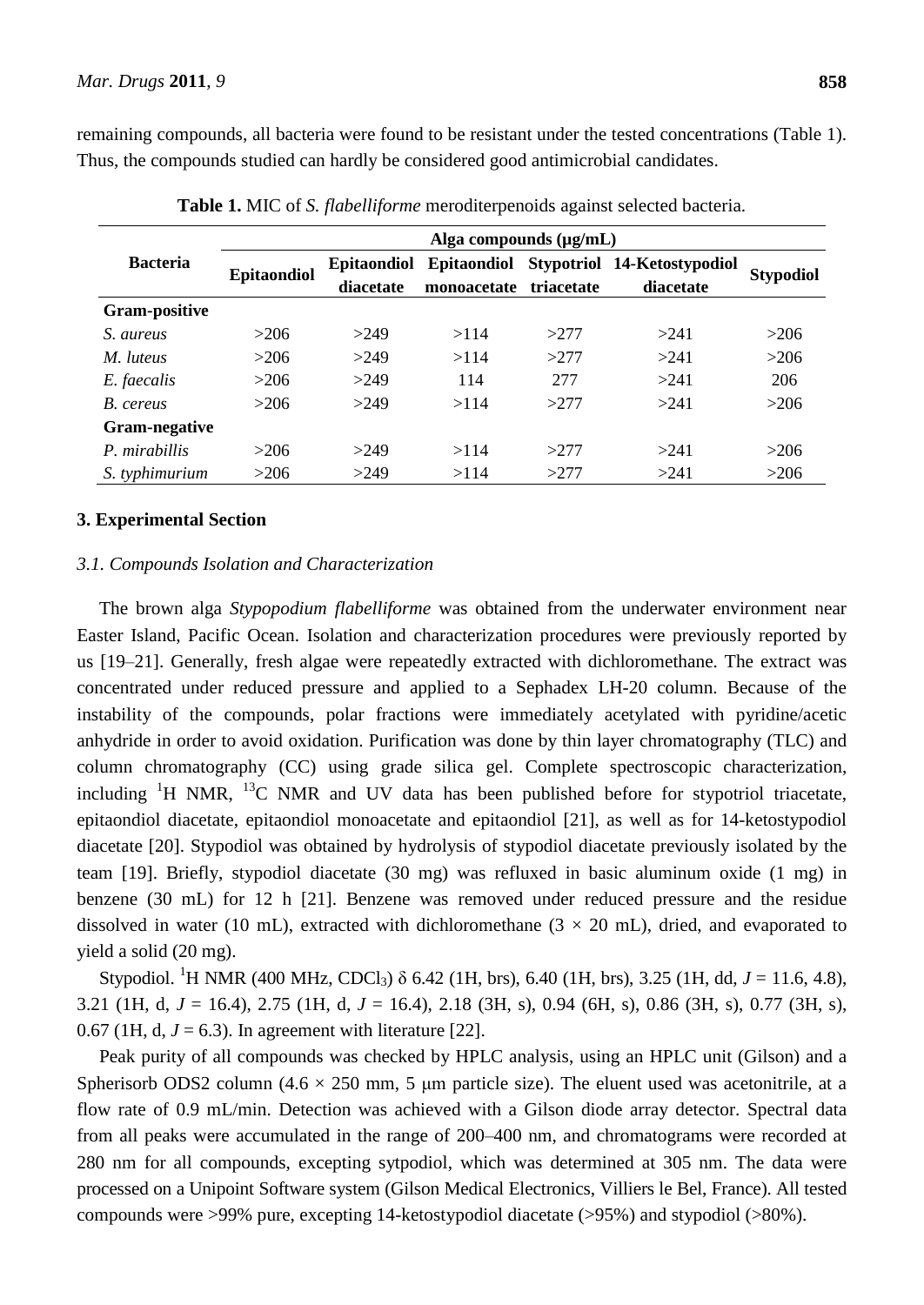#### *3.2. Reagents*

Sulforhodamine B (SRB), dimethylsulfoxide (DMSO) and vincristine were from Sigma-Aldrich (Steinheim, Germany). Dulbecco's Modified Eagle Medium (DMEM), fetal bovine serum (FBS), phosphate buffer saline (PBS), human transferrin, fungizone and penicillin were from GIBCO (Invitrogen, UK). Tris-base, acetic acid and trichloroacetic acid were from Merck (Germany). Mueller Hinton Broth (MHB) and Mueller Hinton Agar (MHA) media were purchased from Liofilchem (Teramo, Italy). The water was treated in a Milli-Q water purification system (Millipore, Bedford, MA).

# *3.3. Cell Culture*

Caco-2, V79, SH-SY5Y and RAW.267 cells were a kind gift from Professor Fernando Remião from the Laboratory of Toxicology, Faculty of Pharmacy, Porto University, Portugal. RBL-2H3 cells were obtained from ATTC. All cells were maintained in DMEM with 10% FBS and 1% penicillin, excepting RBL-2H3, which were cultivated in 15% FBS. V79 and Caco-2 cells were additionally added non-essential amino acids and, in the case of Caco-2, human-transferrin and fungizone. All cells were grown in an incubator at 37  $\degree$ C and 5% CO<sub>2</sub>.

Stock solutions of all compounds in DMSO were prepared and diluted in media for testing. Cells were allowed to attach for 24 h, after which they were exposed to the compounds.

#### *3.4. Sulforhodamine B Assay*

The method by Houghton *et al.* [23], with modifications [24], was followed. Cells were plated with a density of 2  $\times 10^4$  (V79, RBL-2H3, Caco-2 and RAW.267) and 1.5  $\times 10^4$  (SH-SY5Y) cells/well and allowed to attach for 24 h at 37 °C, with 5%  $CO<sub>2</sub>$ . On the following day the medium was removed and cells were gently washed with warm PBS. Compounds in media were added and the plates were incubated for 48 h. The anticancer compound vincristine was used as a positive control.

After the incubation period media was removed, 100 µL of cold 40% trichloroacetic acid was added and plates were maintained at 4  $\degree$ C for 60 min. Plates were then washed 5 times with tap water and allowed to dry. Afterwards, 50 µL of 0.4% SRB in 1% acetic acid were added and plates were incubated for 30 min.

After the incubation period plates were quickly washed with 1% acetic acid, in order to remove unbound dye, and allowed to dry. 100 µL of tris-base were added and after 10 min the plates were shaken.

Absorbance at 492 nm was determined in a multi-plate reader. OD values were plotted against concentration. Three independent assays were conducted, each one of them in triplicate. Values of inhibition of cell proliferation were expressed against a control of 0.1% DMSO.

#### *3.5. Statistical Analysis*

Comparisons of data from different groups *versus* control were performed by one-way ANOVA test, using GraphPad Prism 5. A *p* value lower than 0.05 was considered statistically significant.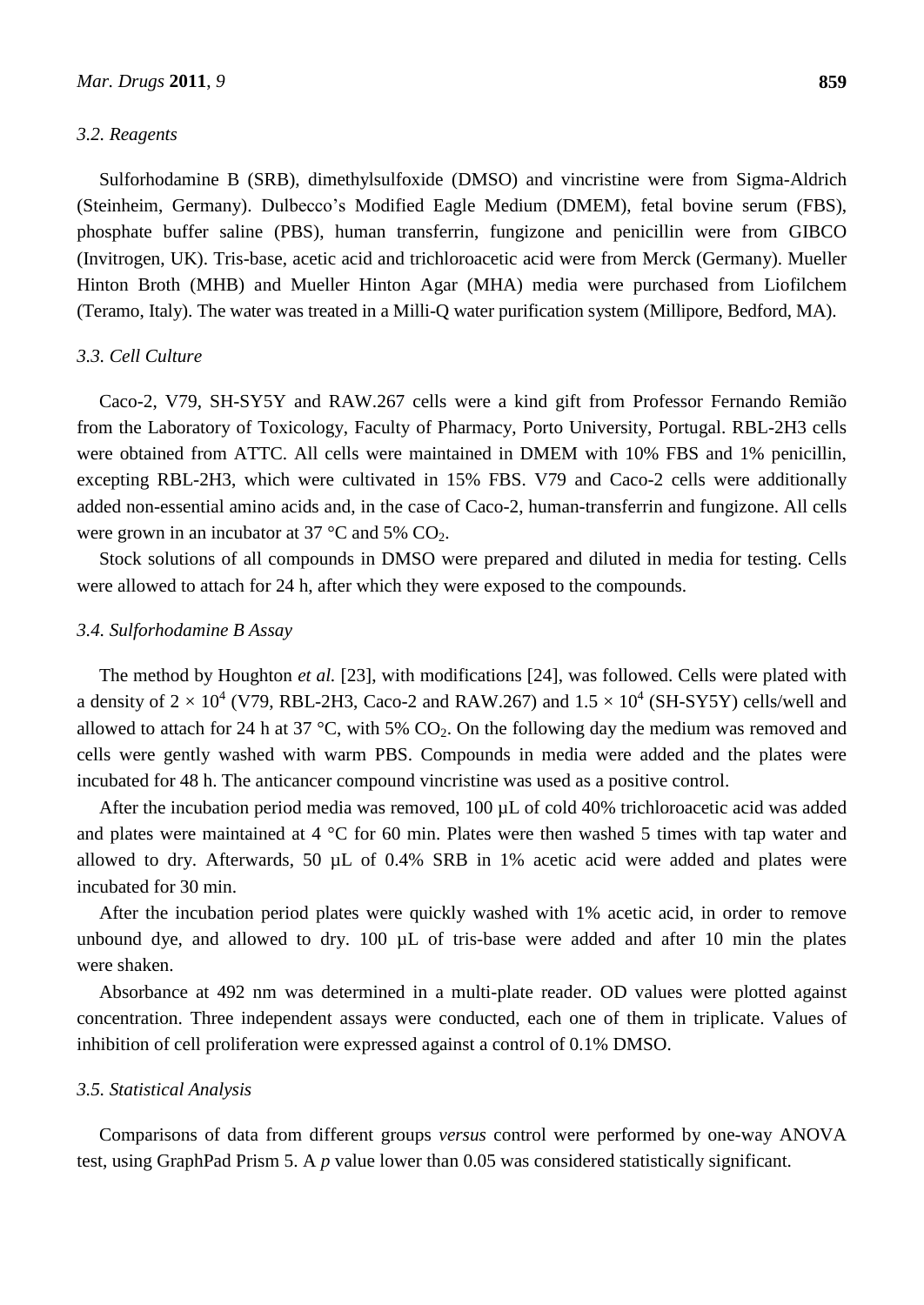#### *3.6. Antimicrobial Activity*

## 3.6.1. Microorganisms

Six bacterial species were used for the experiments: *Staphylococcus aureus* (ATCC 20231), *Salmonella typhimurium* (ATCC 43971), *Proteus mirabilis* (ATCC 4479), *Bacillus cereus* (ATCC 31), *Enterococcus faecalis* (ATCC 20477) and *Micrococcus luteus* (ATCC 20030). Cultures were obtained from the Laboratory of Microbiology, Faculty of Pharmacy, Porto University, Portugal. Stock cultures were maintained on MHA at 4 °C. Bacterial inocula were prepared by growing cells in MHB for 24 h, at 37 °C. Cell suspensions were diluted in sterile MHB to provide initial cell counts of about  $10^6$  CFU/mL.

## 3.6.2. Antibacterial Effect

The minimum inhibitory concentrations (MIC) of the compounds studied herein were determined by two-fold serial dilution method, in 96-well plates. The compounds were dissolved in 5%  $(v/v)$ DMSO/MHB to a final concentration of 500  $\mu$ M, excepting epitaondiol monoacetate, for which it was 250 µM due to solubility issues. Dilution series were prepared to obtain concentration ranges of 31.3–500 µM. 95 µL of MHB and 5 µL of suspension inoculum with  $10^6$  CFU/mL were added in each well, which contained 100 µL of each compound's solution. The negative control well consisted on 195 µL of MBH alone with 5% DMSO (v/v) and 5 µL of the standard inocula [25]. The plates were agitated using a plate shaker and incubated at  $37 \text{ °C}$ , for 24 h. The MIC of the tested compounds was detected following addition (40 µL) of 0.2 mg/mL *p*-iodonitrotetrazolium chloride and incubation at  $37 \text{ °C}$  for 30 min [26]. Viable microorganisms reduced the yellow dye to pink color.

MIC was defined as the lowest sample concentration that prevented dye's change and exhibited complete inhibition of bacterial growth. The experiments were performed in duplicate and repeated independently three times.

# **4. Conclusions**

In this work we evaluated the anti-proliferative ability of meroditerpenoids isolated from the brown alga *S. flabelliforme* against several cancer and non-cancer cell lines. All tested compounds inhibited the proliferation of cancer cells, but their activity against the non-cancer cell line was less marked.

The SH-SY5Y human neuroblastoma cell line showed higher susceptibility towards these meroditerpenoids than all of the other cell lines, thus pointing to the neurotoxicity of these secondary metabolites. Further studies are required in order to understand the mechanisms of action of these molecules and their potential application in cancer chemotherapy.

Low antimicrobial capacity was observed for epitaondiol monoacetate, stypotriol triacetate and stypodiol, with the first being the most active.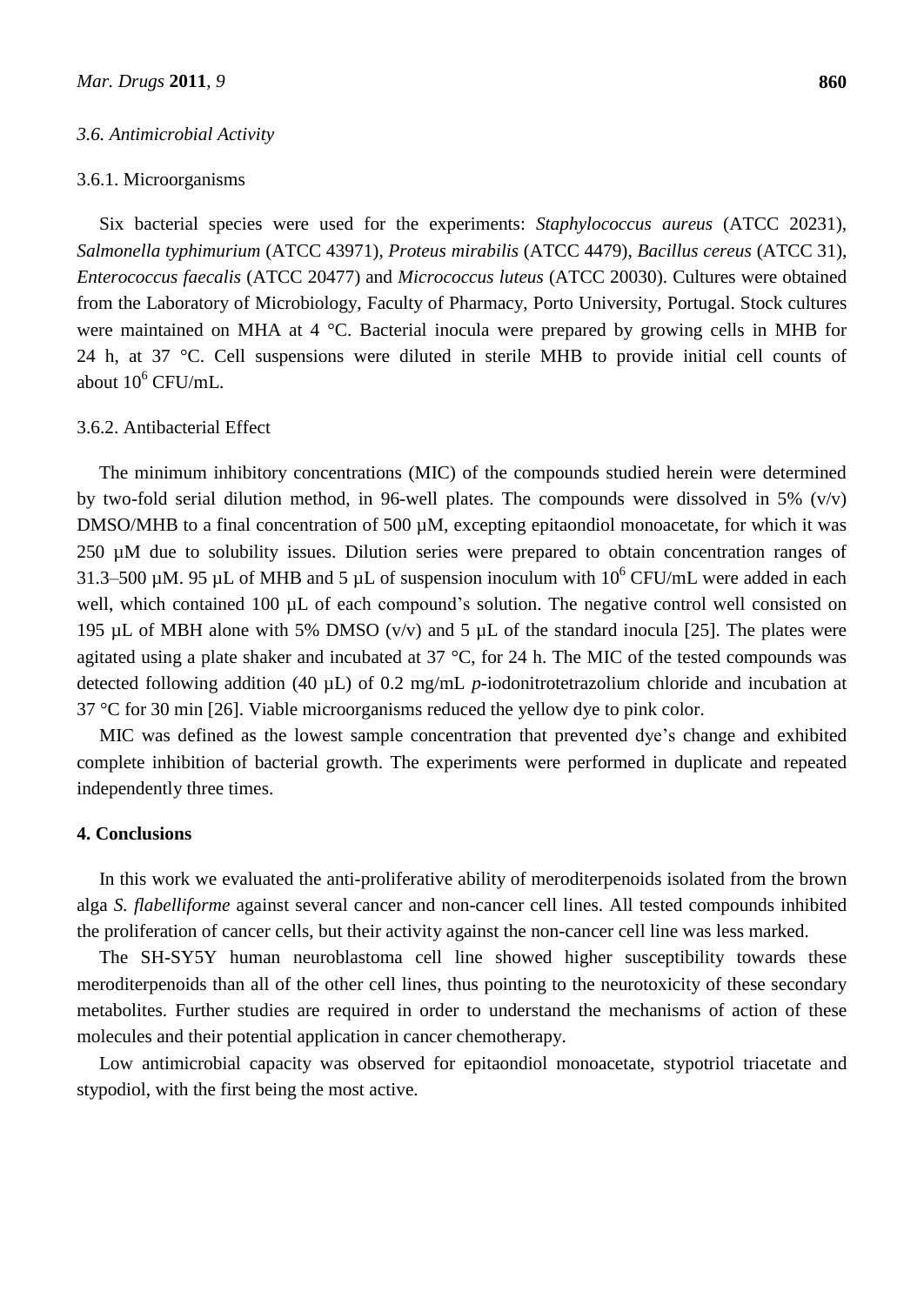# **Acknowledgements**

David M. Pereira (SFRH/BD/62663/2009) is indebted to FCT for the grant. Jose Cheel acknowledges Research Project MSM 0021620822. Carlos Areche and Aurelio San-Martin thank Proyecto PDA-13 and Proyecto Anillo ACT-38.

# **References**

- 1. Newman, D.J.; Cragg, G.M. Natural products as sources of new drugs over the last 25 years. *J. Nat. Prod.* **2007**, *70*, 461–477.
- 2. Blunt, J.W.; Copp, B.R.; Munro, M.H.G.; Northcote, P.T.; Prinsep, M.R. Marine natural products. *Nat. Prod. Rep.* **2006**, *23*, 26–78.
- 3. Huang, H.L.; Wu, S.L.; Liao, H.F.; Jiang, C.M.; Huang, R.L.; Chen, Y.Y.; Yang, Y.C.; Chen, Y.J. Induction of apoptosis by three marine algae through generation of reactive oxygen species in human leukemic cell lines. *J. Agric. Food Chem.* **2005**, *53*, 1776–1781.
- 4. Numata, A.; Kanbara, S.; Takahashi, C.; Fujiki, R.; Yoneda, M.; Fujita, E.; Nabeshima, Y. Cytotoxic activity of marine algae and a cytotoxic principle of the brown alga *Sargassum tortile*. *Chem. Pharm. Bull. (Tokyo)* **1991**, *39*, 2129–2131.
- 5. Fenical, W.; Paul, V.J. Antimicrobial and cytotoxic terpenoids from tropical green algae of the family Udoteaceae. *Hydrobiologia* **1984**, *116–117*, 135–140.
- 6. Itoh, H.; Noda, H.; Amano, H.; Zhuaug, C.; Mizuno, T.; Ito, H. Antitumor activity and immunological properties of marine algal polysaccharides, especially fucoidan, prepared from *Sargassum thunbergii* of Phaeophyceae. *Anticancer Res.* **1993**, *13*, 2045–2052.
- 7. Jang, K.H.; Lee, B.H.; Choi, B.W.; Lee, H.S.; Shin, J. Chromenes from the brown alga *Sargassum siliquastrum*. *J. Nat. Prod.* **2005**, *68*, 716–723.
- 8. Soares, A.R.; Abrantes, J.L.; Souza, T.M.L.; Fontes, C.F.L.; Pereira, R.C.; Frugulhetti, I.C.D.P.P.; Teixeira, V.L. *In vitro* antiviral effect of meroditerpenes isolated from the Brazilian seaweed *Stypopodium zonale* (Dictyotales). *Planta Med.* **2007**, *73*, 1221–1224.
- 9. Martinez, J.L.; Sepulveda, S.P.; Rovirosa, J.; San Martin, A. Efectos en aorta y auricula aisladas de rata de diacetil epitaondiol, diterpenoide del alga *Stypopodium flabelliforme*. *An. Asoc. Quim. Argent.* **1997**, *85*, 69–75.
- 10. Gil, B.; Ferrándiz, M.L.; Sanz, M.J.; Terencio, M.C.; Ubeda, A.; Rovirosa, J.; San-Martin, A.; Alcaraz, M.J.; Payá, M. Inhibition of inflammatory responses by epitaondiol and other marine natural products. *Life Sci.* **1995**, *57*, 25–30.
- 11. Rovirosa, J.; San-Martin, A. Antimicrobial activity of the brown alga *Stypopodium flabelliforme* constituents. *Fitoterapia* **1997**, *68*, 473–475.
- 12. Vichai, V.; Kirtikara, K. Sulforhodamine B colorimetric assay for cytotoxicity screening. *Nat. Protoc.* **2006**, *1*, 1112–1116.
- 13. Sabry, O.M.M.; Andrews, S.; McPhail, K.L.; Goeger, D.E.; Yokochi, A.; LePage, K.T.; Murray, T.F.; Gerwick, W.H. Neurotoxic meroditerpenoids from the tropical marine brown alga *Stypopodium flabelliforme*. *J. Nat. Prod.* **2005**, *68*, 1022–1030.